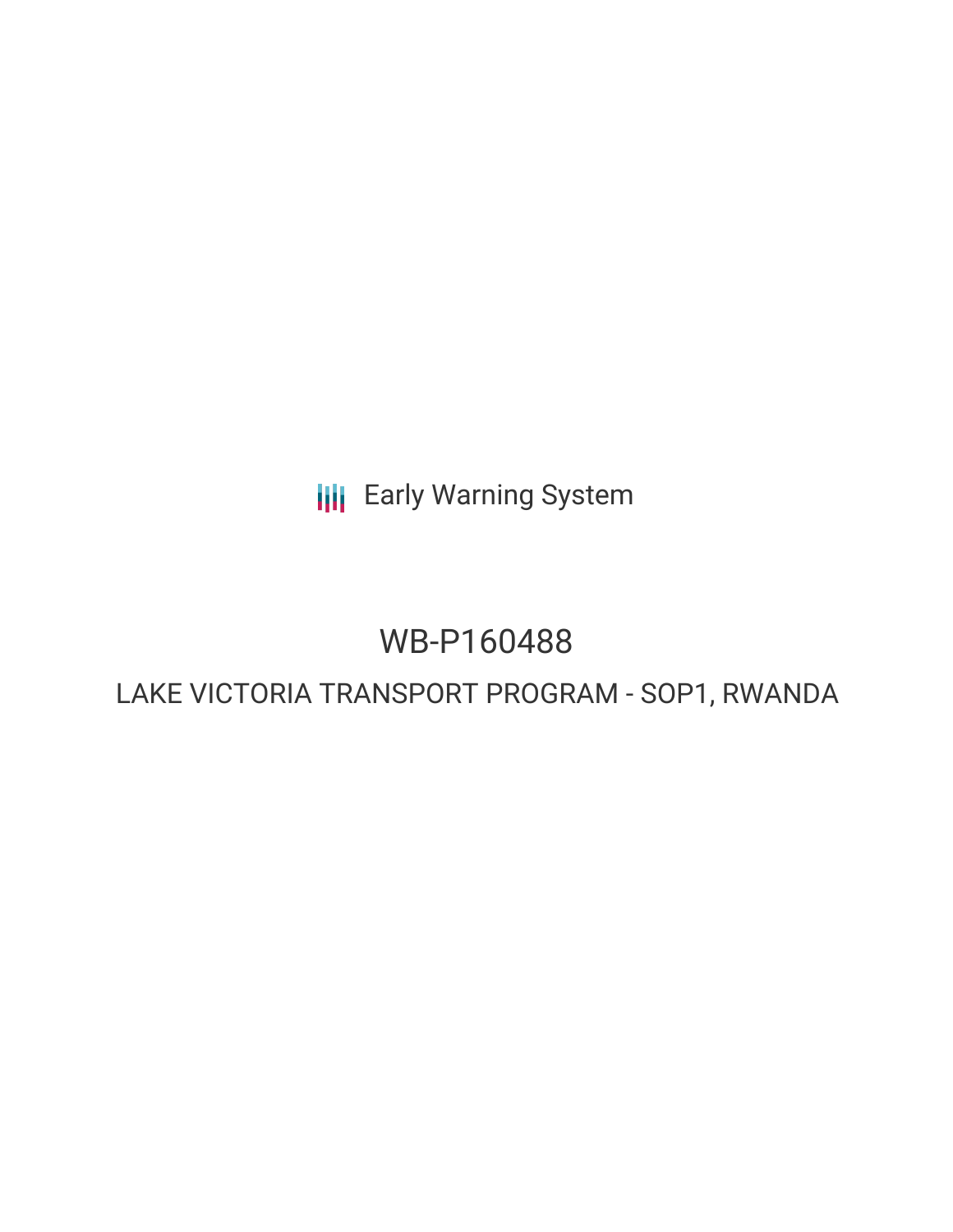

### **Quick Facts**

| <b>Countries</b>               | Rwanda                                                        |
|--------------------------------|---------------------------------------------------------------|
| <b>Financial Institutions</b>  | World Bank (WB)                                               |
| <b>Status</b>                  | Active                                                        |
| <b>Bank Risk Rating</b>        | B                                                             |
| <b>Voting Date</b>             | 2017-05-25                                                    |
| <b>Borrower</b>                | Ministry of Finance and Economic Planning, Republic of Rwanda |
| <b>Sectors</b>                 | Infrastructure, Transport                                     |
| <b>Investment Amount (USD)</b> | \$81.00 million                                               |
| <b>Project Cost (USD)</b>      | \$104.00 million                                              |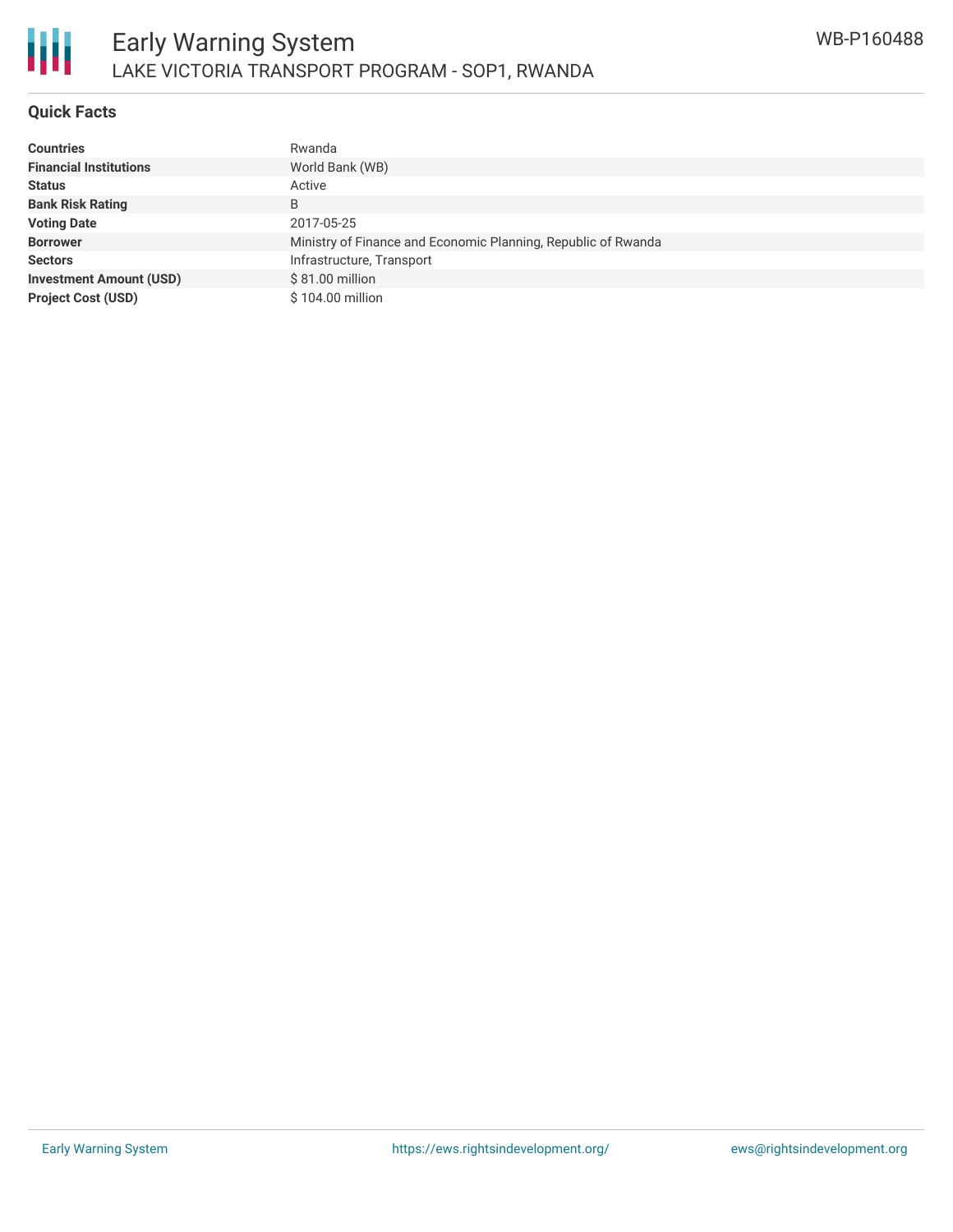

#### **Project Description**

The development objective of Lake Victoria Transport Program Project is to improve the efficient and safe movement of goods and people along the regional corridor from the border crossing at Rusumo to the border crossing at Nemba and Rusizi together with upgrades to road asset management and road safety in Rwanda. This project has two components. 1) The first component, Improving the physical infrastructure, aims for the improvement of the primary infrastructure through design, build and multi-year maintenance has the following two subcomponents: (i) Road Infrastructure - Upgrading Ngoma-Nyanza road Lot 2: Kibugabuga-Shinga - Gasoro (66.55 kilometers); and (ii) Implementation of the Resettlement Action Plans (RAPs). 2) The second component, Improving the institutional infrastructure and implementation assistance, aims to provide support to strengthen and harmonize the institutional framework to ensure safe and efficient operation of private and public transport including cargo and transit traffic, and capacity building and assistance to support implementation of the project. It has the following two subcomponents: (i) Monitoring/supervision of Upgrading Ngoma-Nyanza road Lot 2: Kibugabuga- Shinga - Gasoro (66.55 kilometers); and (ii) Technical Assistance (TA) to Rwanda Transport Development Agency (RTDA) and Ministry.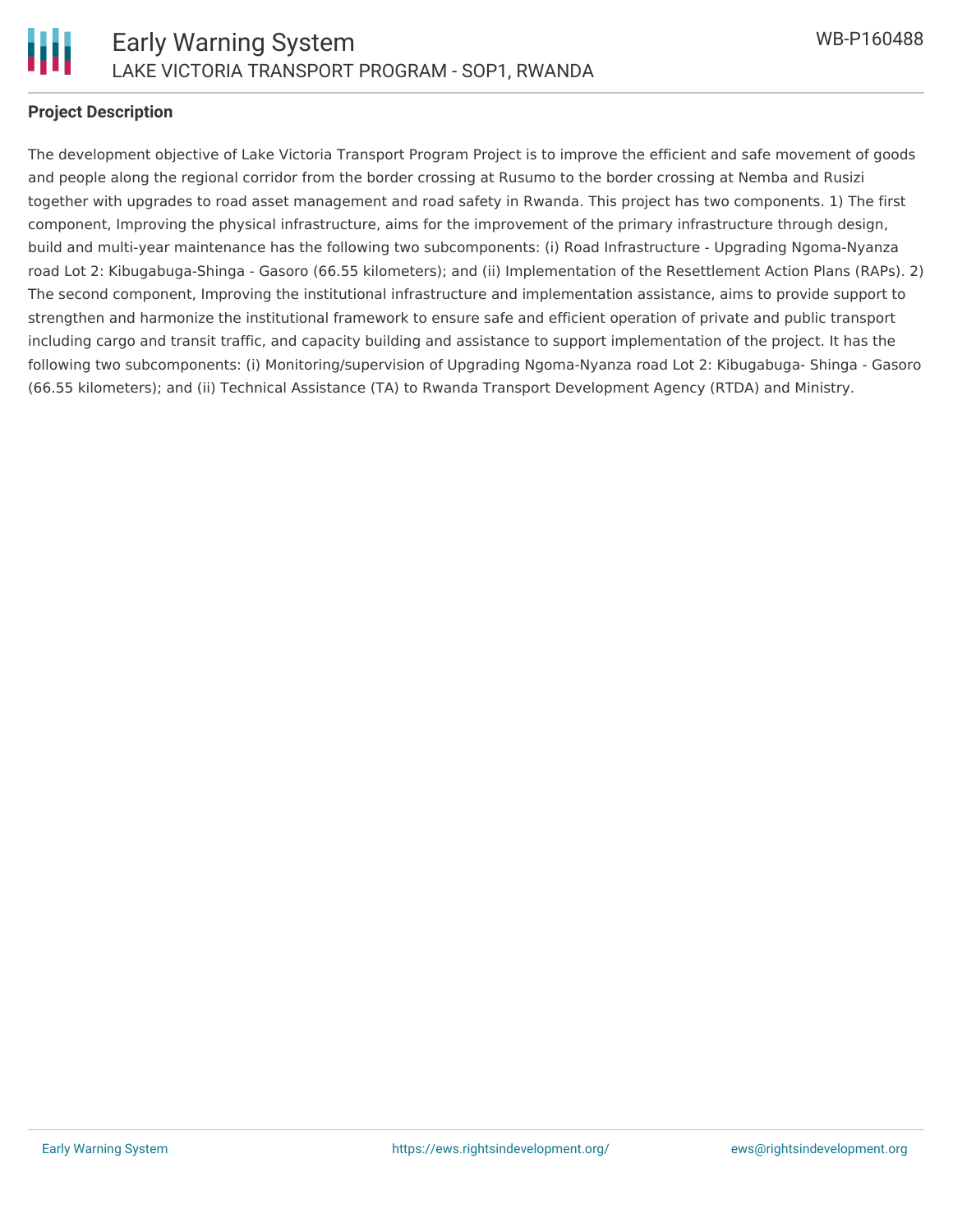

# **Investment Description**

World Bank (WB)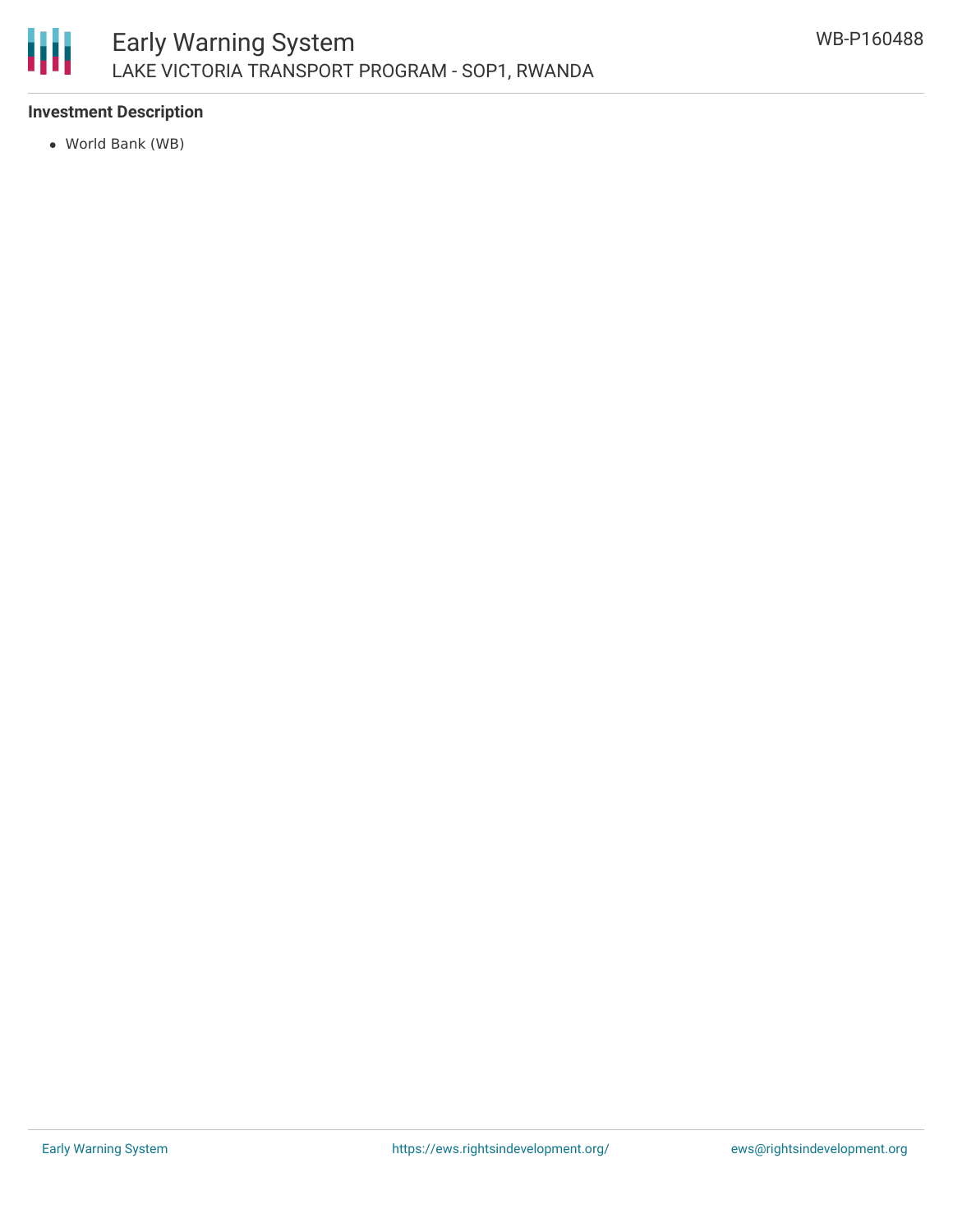# **Contact Information**

Borrower/Client/Recipient Ministry of Finance and Economic Planning, Republic of Rwanda Caleb Rwamuganza Permanent Secretary and Secretary to the Treasury caleb.rwamuganza@minecofin.gov.rw

Implementing Agencies Rwanda Transport Development Agency (RTDA) Guy Kalisa Director General guy.kalisa@rtda.gov.rw

#### ACCOUNTABILITY MECHANISM OF WORLD BANK

The World Bank Inspection Panel is the independent complaint mechanism and fact-finding body for people who believe they are likely to be, or have been, adversely affected by a World Bank-financed project. If you submit a complaint to the Inspection Panel, they may investigate to assess whether the World Bank is following its own policies and procedures for preventing harm to people or the environment. You can contact the Inspection Panel or submit a complaint by emailing ipanel@worldbank.org. You can learn more about the Inspection Panel and how to file a complaint at: http://ewebapps.worldbank.org/apps/ip/Pages/Home.aspx.